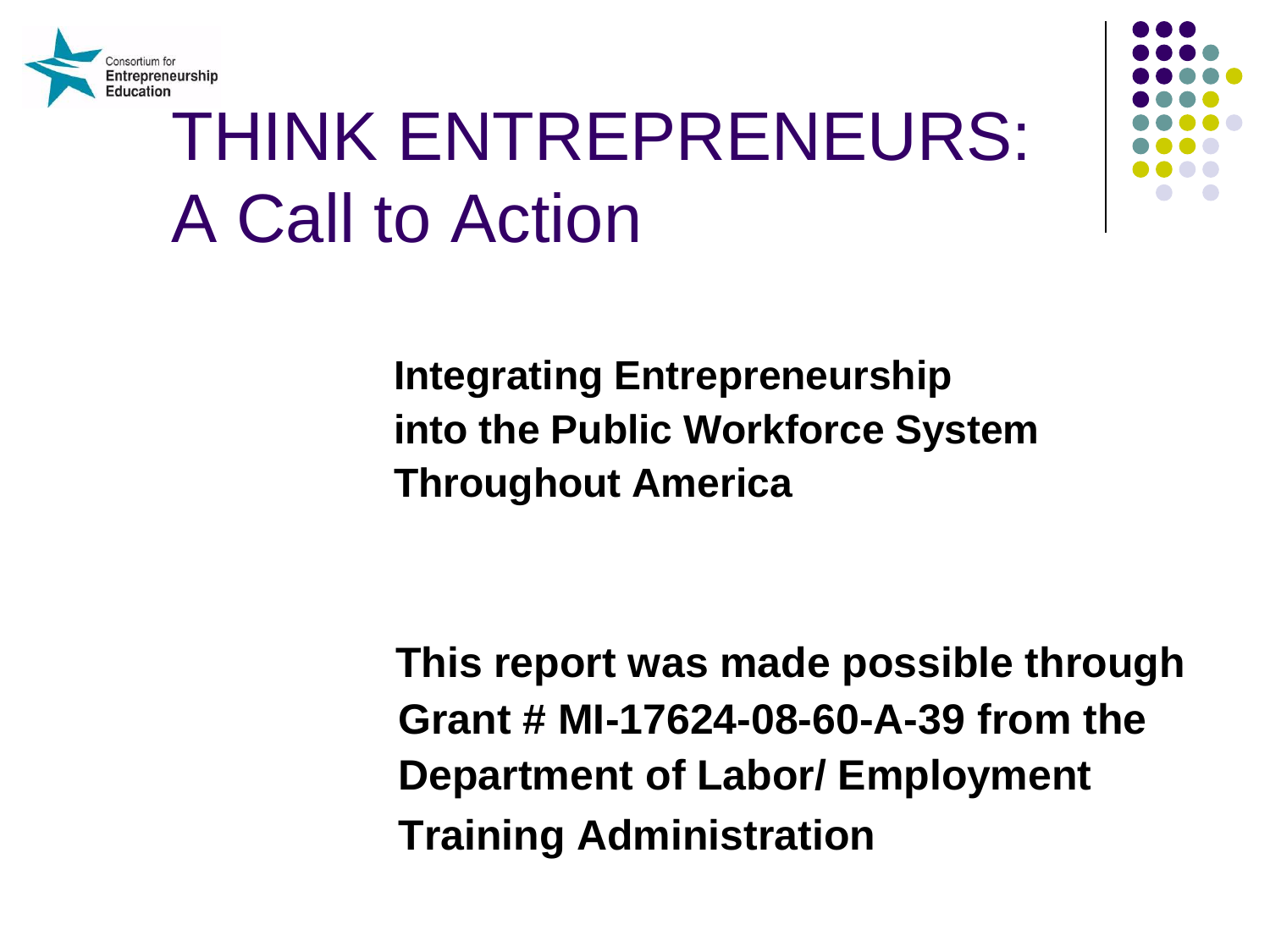

## **The Consortium for Entrepreneurship Education**

#### www.entre-ed.org

National Organization bringing Together Educational Agencies and Leaders To Build the Field of Entrepreneurship Education

Received a grant to look at the Public Workforce System and determine how self-employment and entrepreneurship options could be enhanced as services to the unemployed

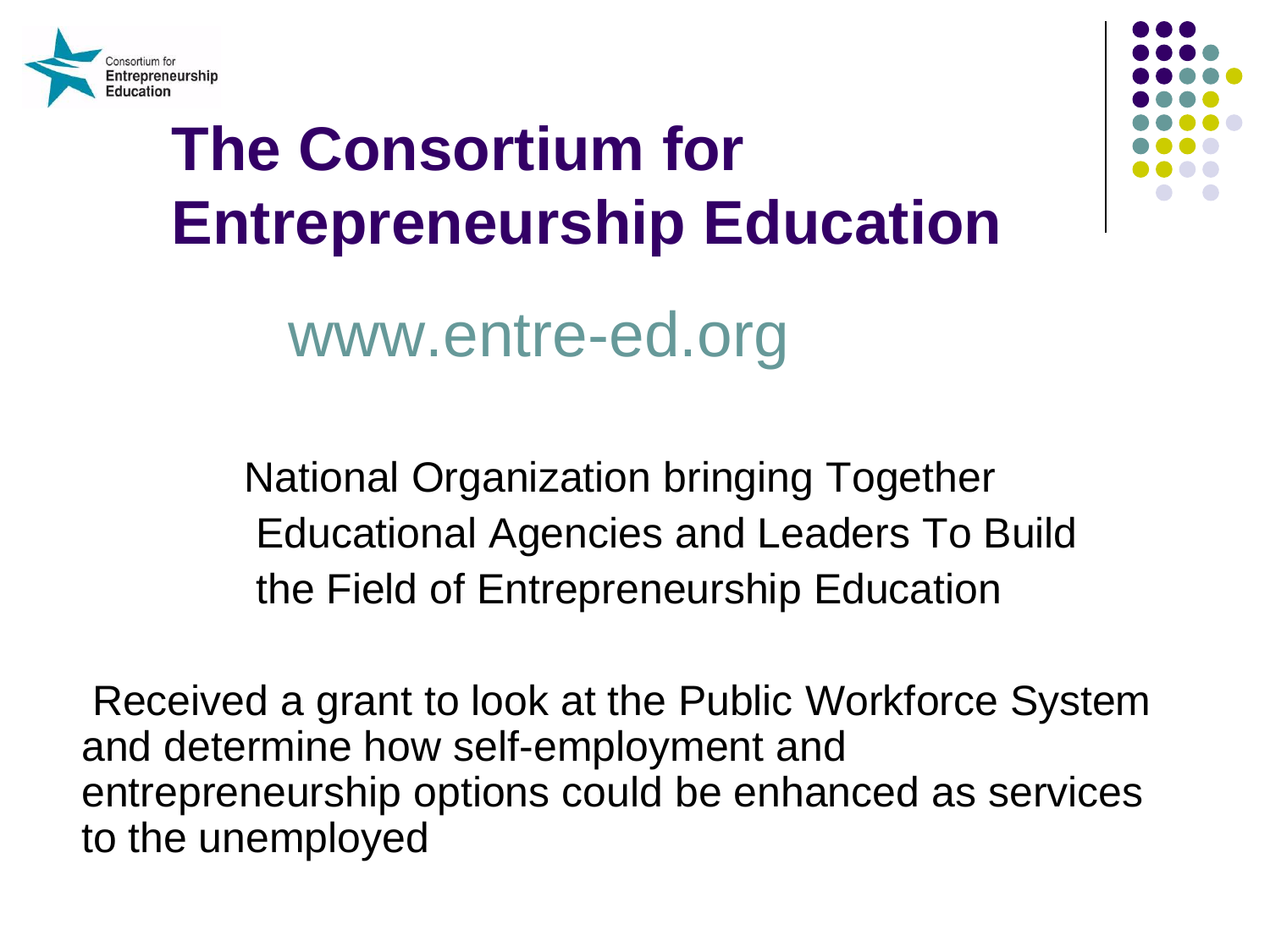

## The Changing State of the Economy



- seek to survive by cutting jobs Unemployment in the United States is at a 26-year high (9.7 percent in August 2009), as businesses
- companies, with the highest share among firms with • The majority of job losses have occurred in large 1000 or more employees
- Individual entrepreneurs have been the fastest growing segment during the current recession
- have 5 employees or fewer. The Small Business Administration (SBA) currently reports that of the 27 million businesses in America, 20 million have no employees, and another 4 million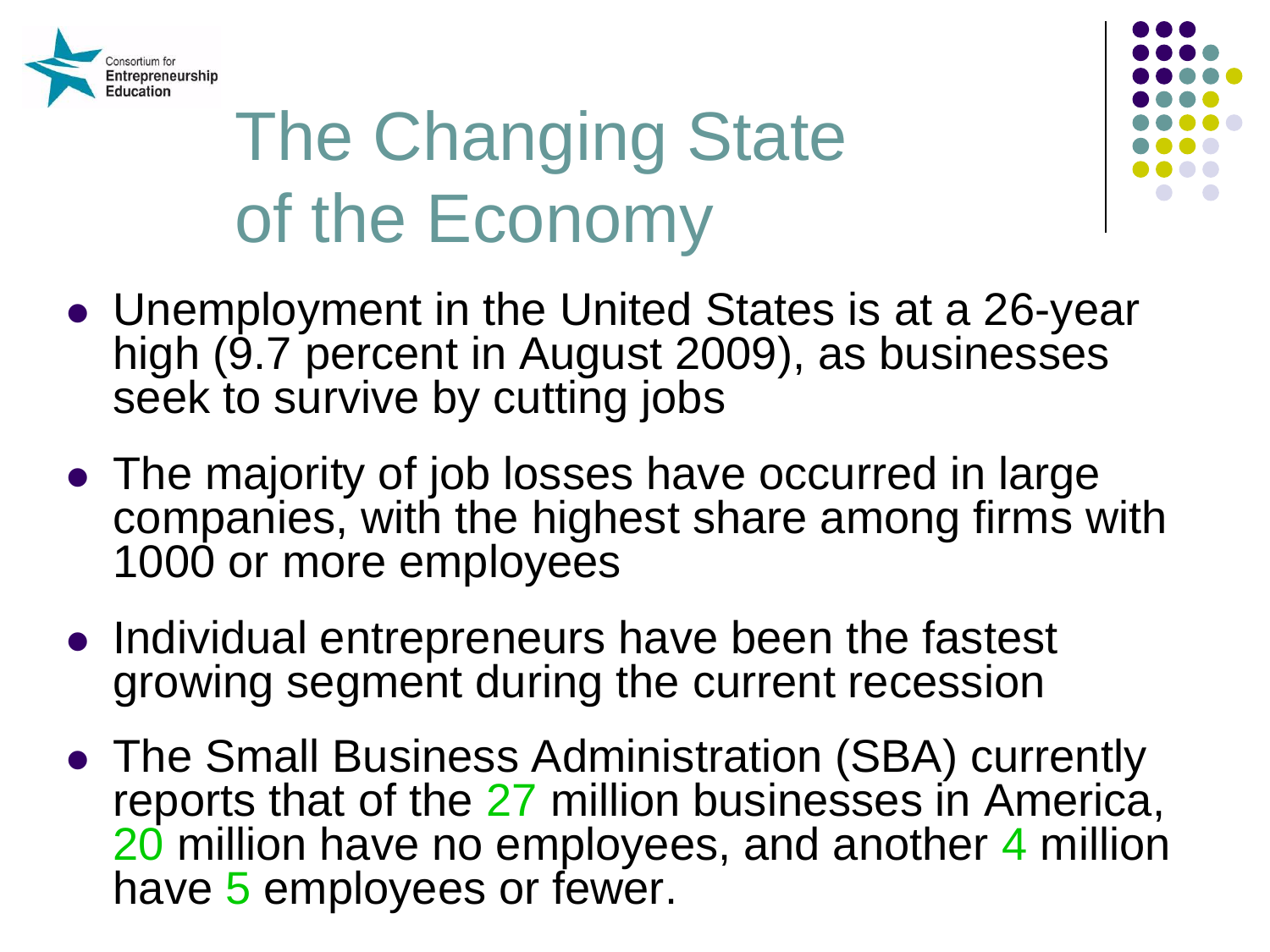



### Major Barriers Discovered

- Entrepreneurship is not well established in Federal and statewide policy and execution strategies
- WIS Staff lacks information and training about self-employment as a career option
- Entrepreneurship does not fit into current WIA methods for measuring performance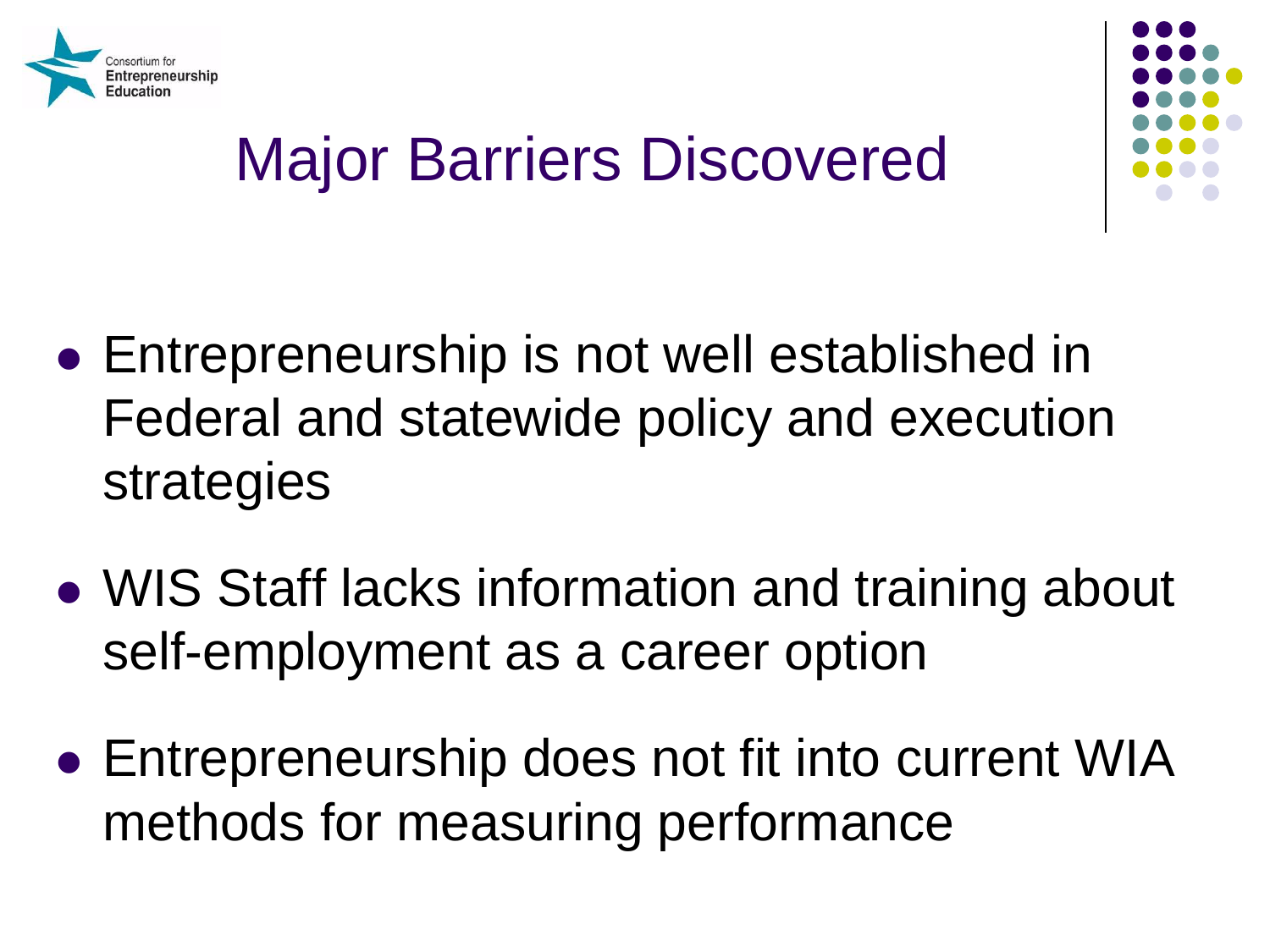



 Policymakers at the Federal, State and Local levels have a role to play in helping people become self-sufficient

#### **Recommendation # 1**

 Pass new federal legislation that includes a central coordinator, to break down the silos of community development, economic development, workforce development, and small business legislation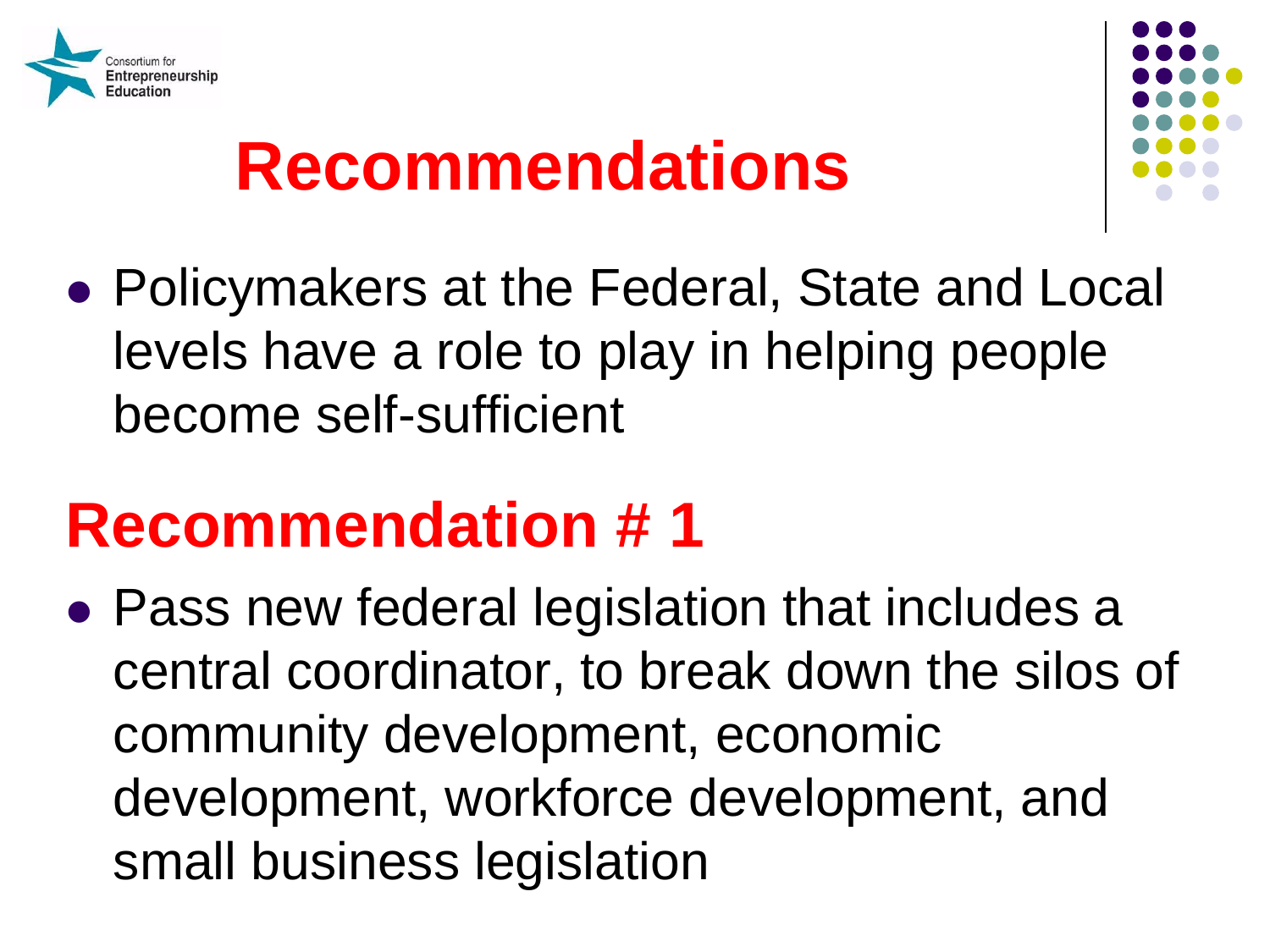



 demonstrate the integration of entrepreneurship as a answer to all displacing events Build partnerships among Federal Agencies that career option in every industry, and as one acceptable

#### **Recommendation # 3**

 Agencies involved with economic, community, and • Provide focused on-going leadership in Federal workforce development that coordinates rules, regulations, communications, and legislation that foster entrepreneurial development and self-employment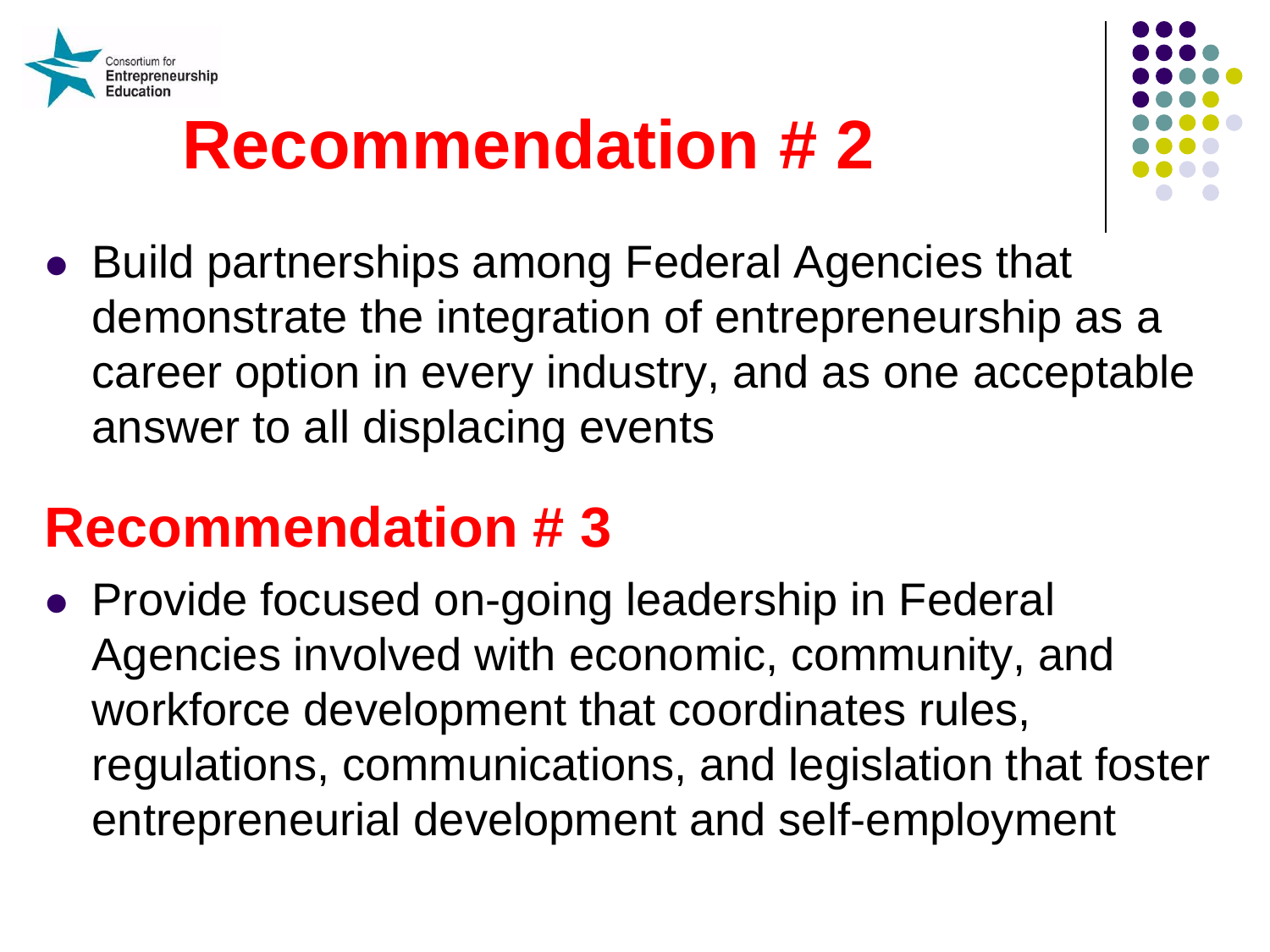

- 
- Train Workforce Investment Boards in every state to implement strategic planning and strategic "doing" around employment opportunities that optimize the resources available in their locations, including opportunities for self-employment

### **Recommendation # 5**

 Change Federal and State policies to include performance indicators and success factors that focus on changing future economic conditions and recognize the value of entrepreneurship as a career choice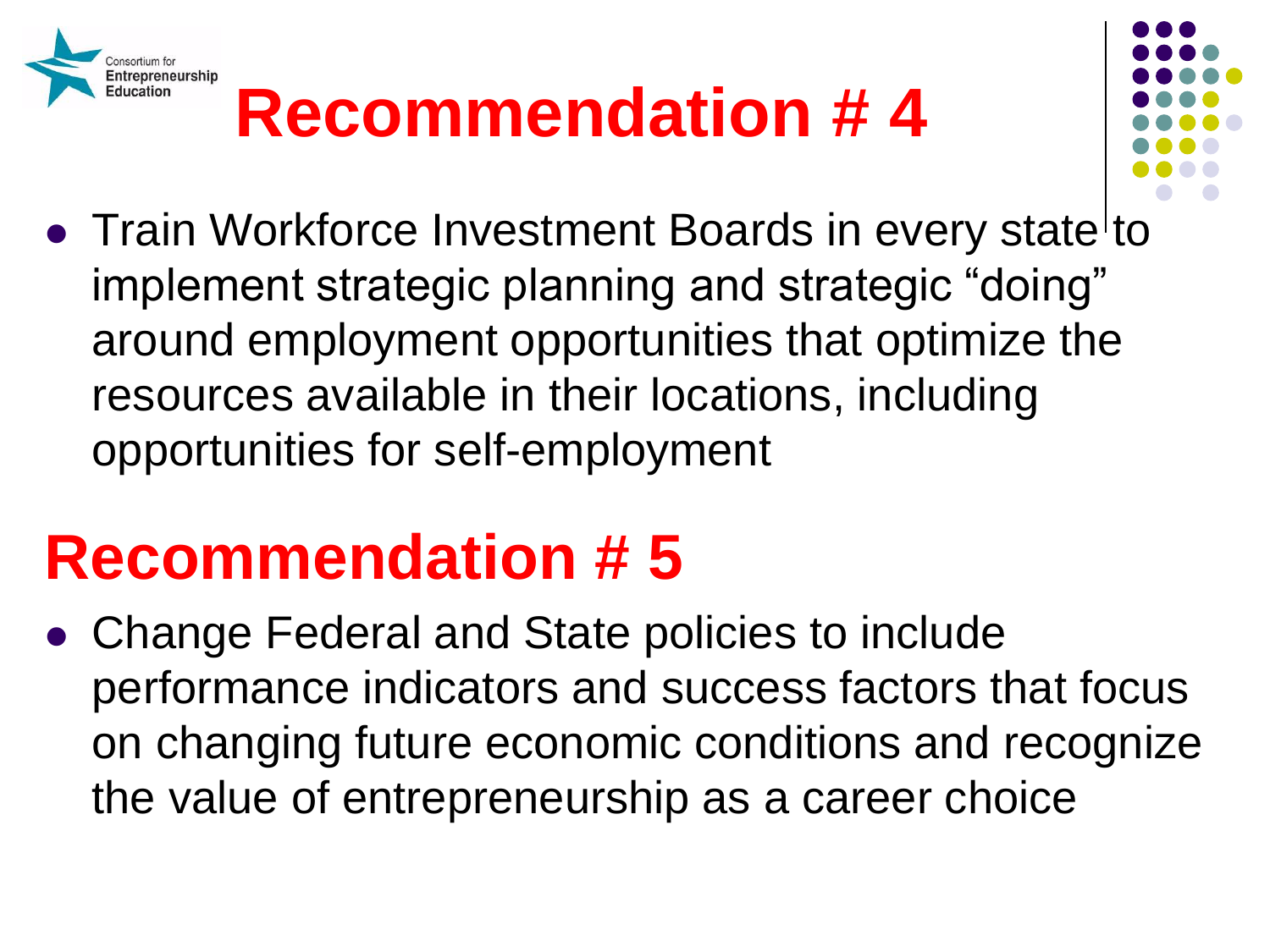



 Enable One-Stop Career Centers and other Unemployment Intake Centers to participate in professional development to enhance their orientation to and understanding of opportunities for the unemployed to develop self-sufficiency as entrepreneurs

#### **Recommendation # 7**

 needs of each applicant that could lead to self-• Modify intake systems for the unemployed to focus on the interests, skills, experiences, and employment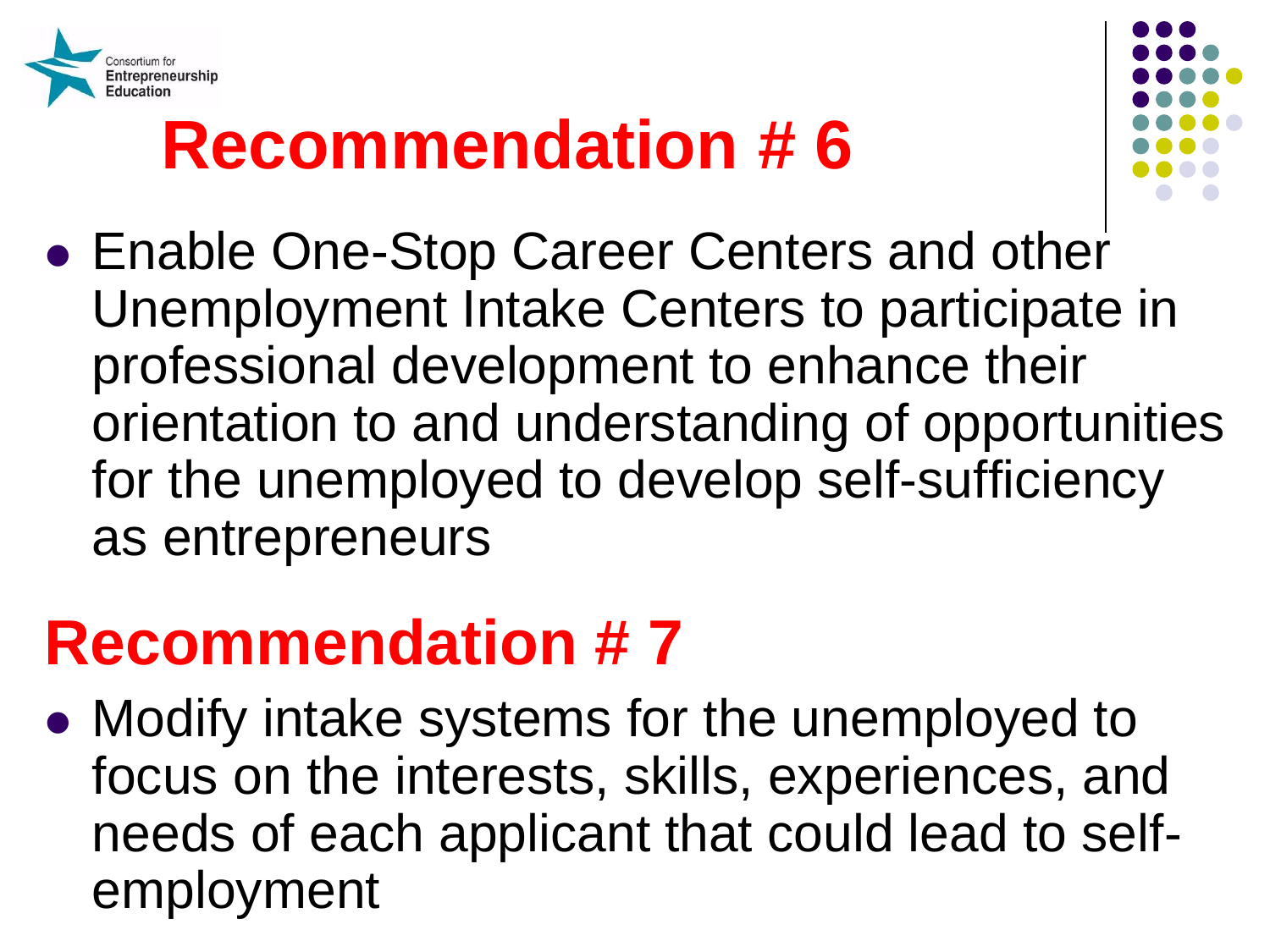



 needs of the unemployed who choose to become Encourage partnerships between local organizations that support the training, counseling, and mentoring entrepreneurs - Share resources, capitalize on the strengths of each, and communicate regularly.

#### **Recommendation # 9**

 as sustainable, tax-paying entities that can be counted • Help new entrepreneurs to establish their businesses as placement successes as they obtain training, plan, develop, and grow their enterprises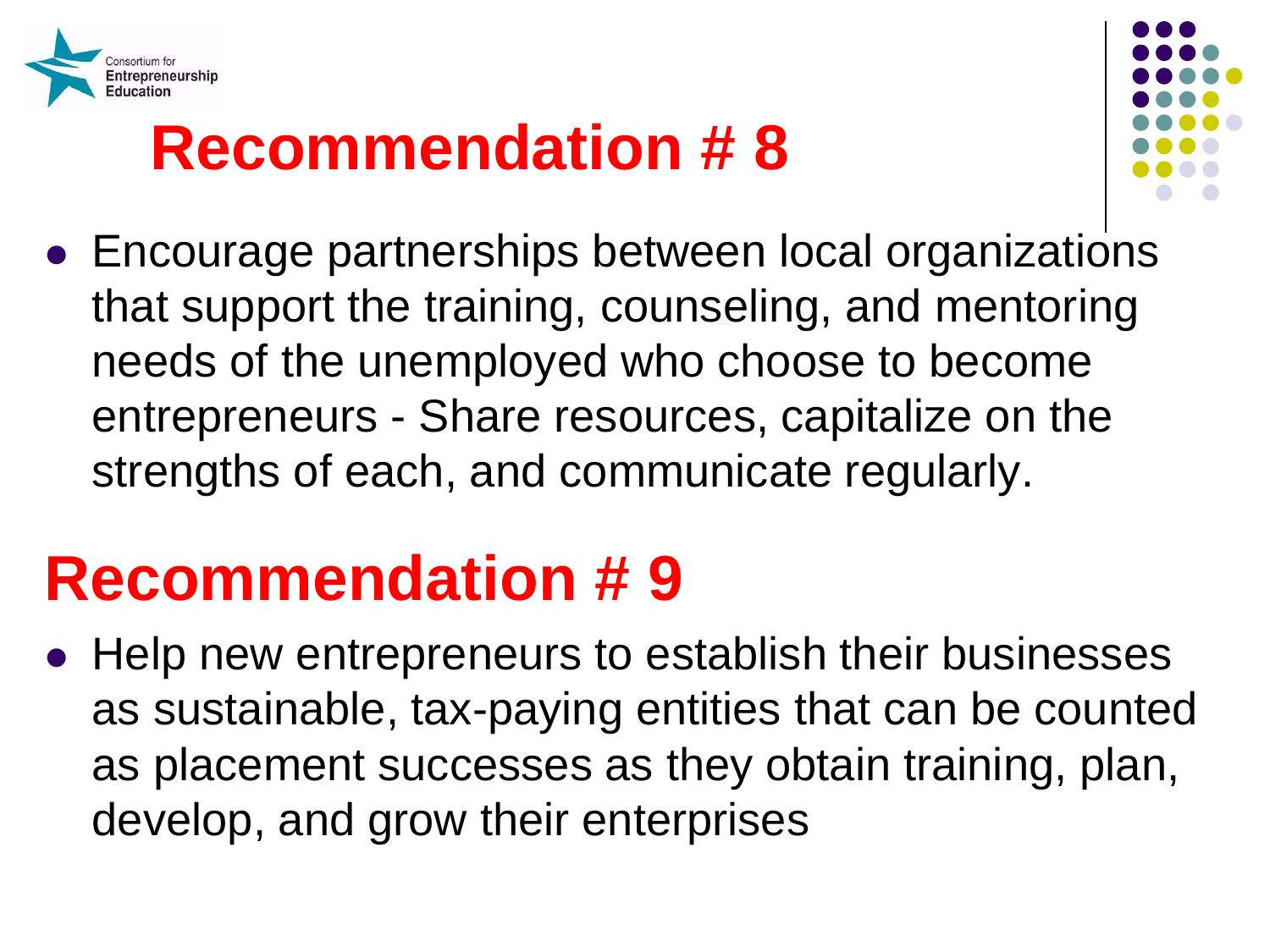



 individuals to become self-employed Develop demonstration projects of statewide systems that model recommendations in this report for assisting

#### **As you Review these Recommendations Remember ….**

 *A job is work that needs to be done...that someone will pay you to do.* 

#### *For the self-employed, their employer will be the customer!*

 The authors believe these recommendations, implemented with an entrepreneurs, enterprising communities, & the U.S. economy as a entrepreneurial mindset, will lead to vigorous growth for individual whole.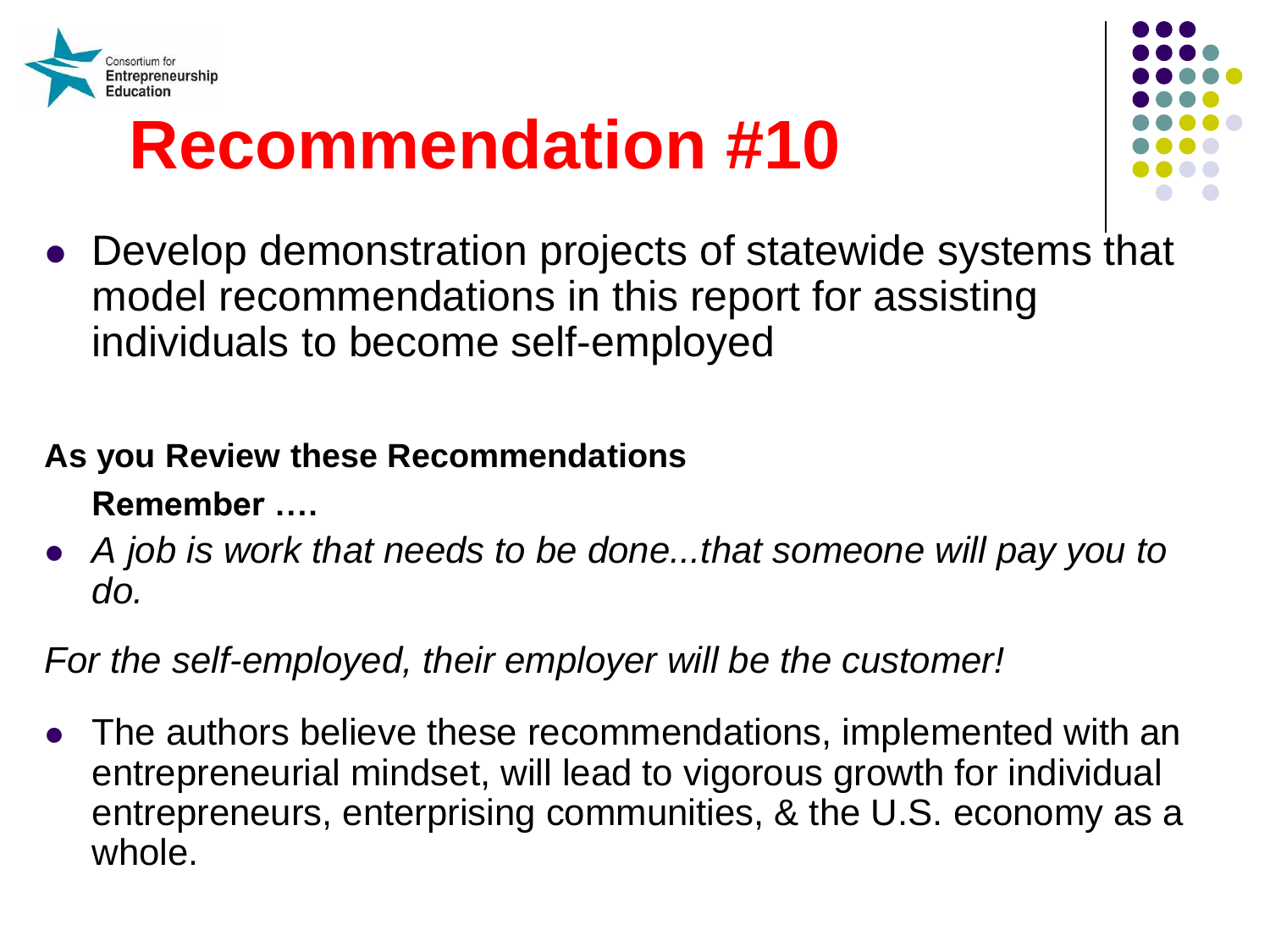

## As you Review these Recommendations Remember ….

- *This Call to Action seeks to merge successful economic development, education, and workforce development strategies, as we advance entrepreneurship as an essential answer to our current employment crisis.*
- *Maintaining the status quo is dangerous. As a nation,*  we must challenge ourselves through Congressional *action so that our funding streams and community services for the unemployed can better address the needs of the future and not just those of the past.*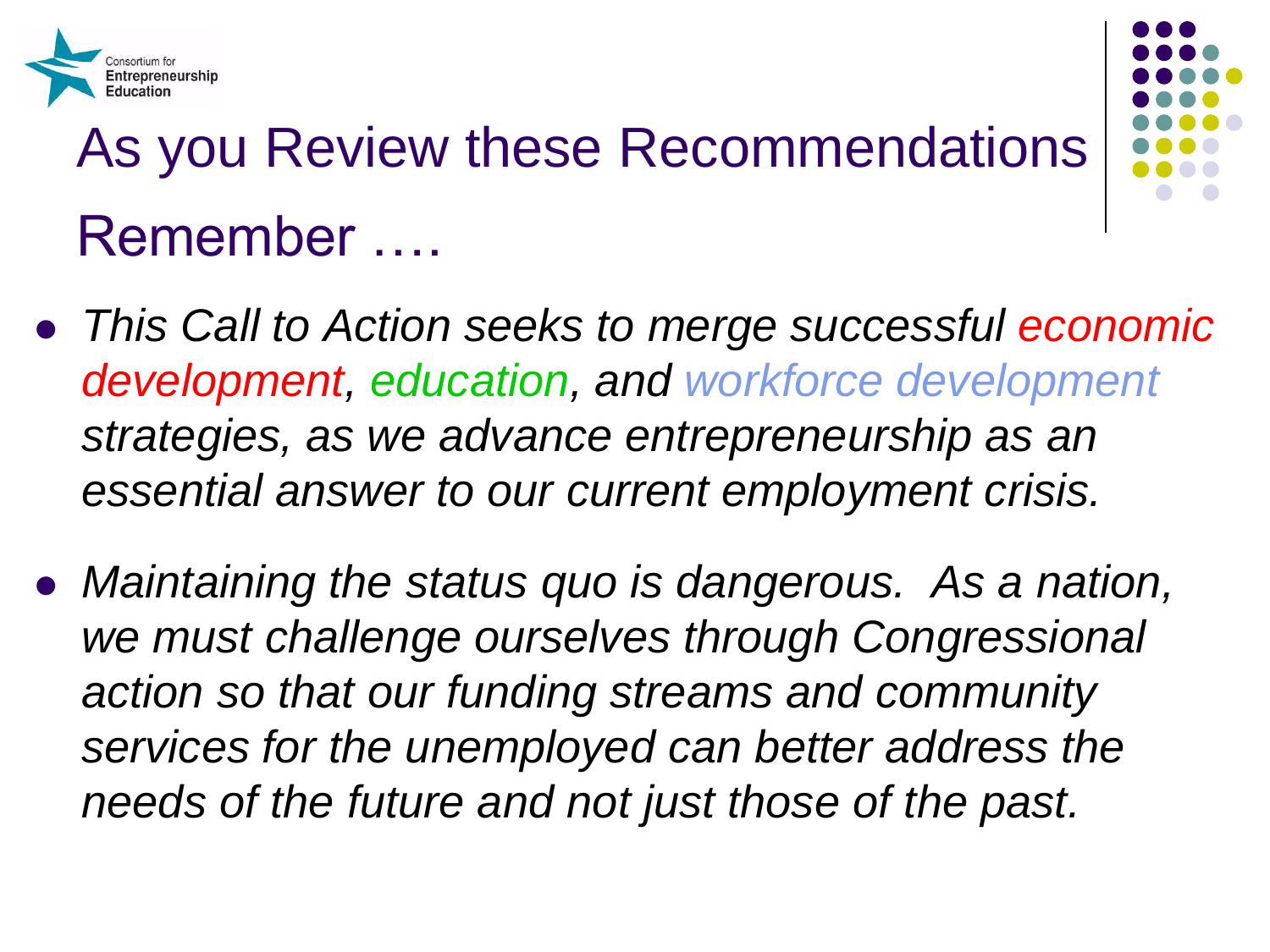#### **DOL Entrepreneurship Competency Model Released in February 2009 Developed by DOL Using Resources of CEE**

**Released in February 2009 <http://www.careeronestop.org/CompetencyModel/pyramid.aspx?ENTRE=Y>**